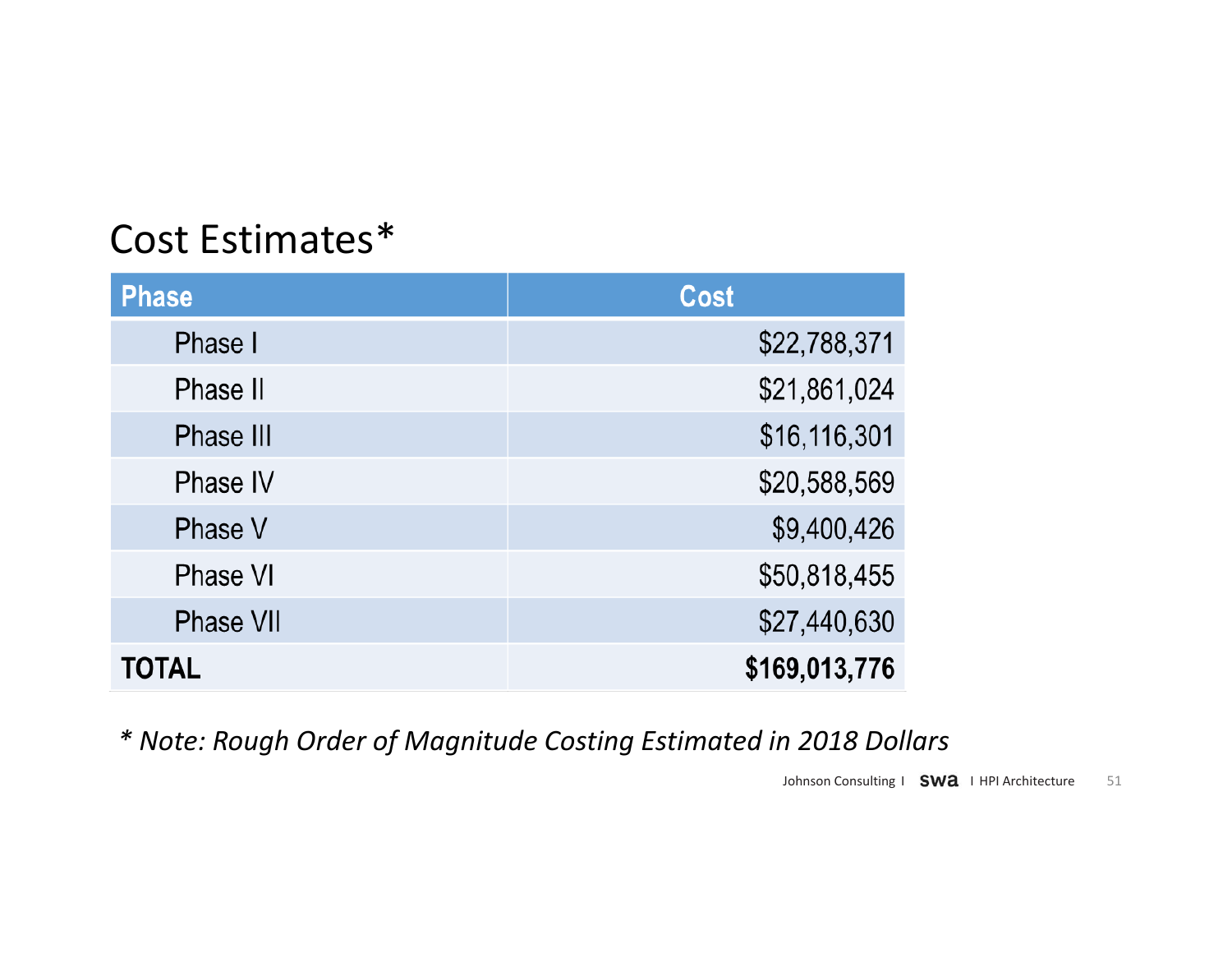## Financial Projections - Assumptions

- 1. Projections are shown in non-inflated dollars, due to the currently unknown timing and sequencing of the proposed MSP improvements and enhancements to the OCFEC.
- 2. Only specific revenue and expense items highlighted are adjusted to directly relate to the proposed program elements identified in each Phase. All other revenue and expense items are maintained at current levels. While there is potential for other revenues and expenses to increase, for example reflecting increased attendance at the Fair or growth in wages, these will correlate with the timing of the MSP improvements and enhancements and as such, are not accounted for in our projections.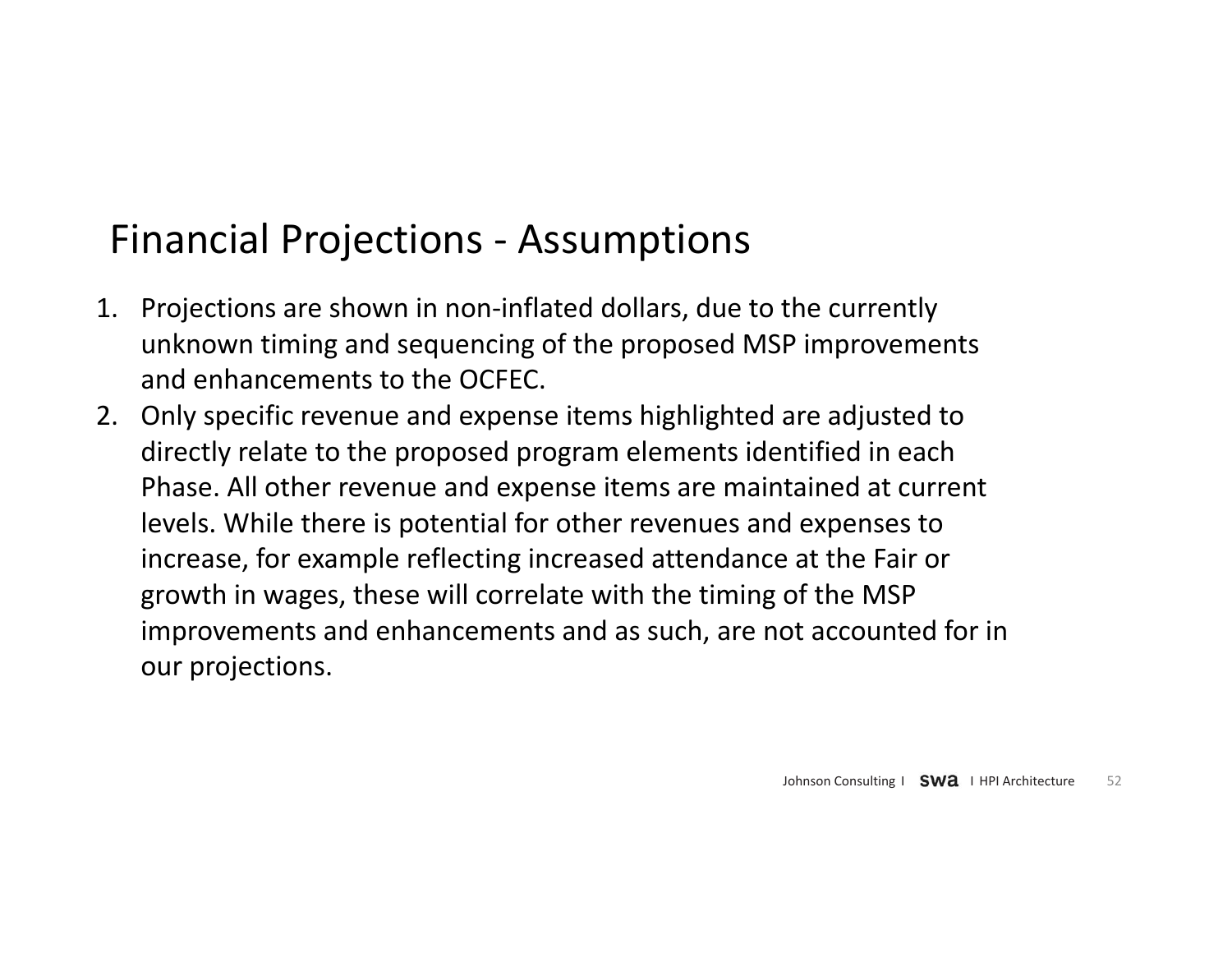## Financial Projections - Assumptions

3. An allowance is made in all Phases for increased depreciation expenses. These are based on the overall costing budget for each Phase, and reflect new and renovated buildings only. Different assets will depreciate at different rates, however this approach serves to provide a guideline estimate that reflects the unknown timing and sequence of each MSP Phase. Once the timing and sequencing of the MSP improvements has been determined, more detailed depreciation projections can be prepared.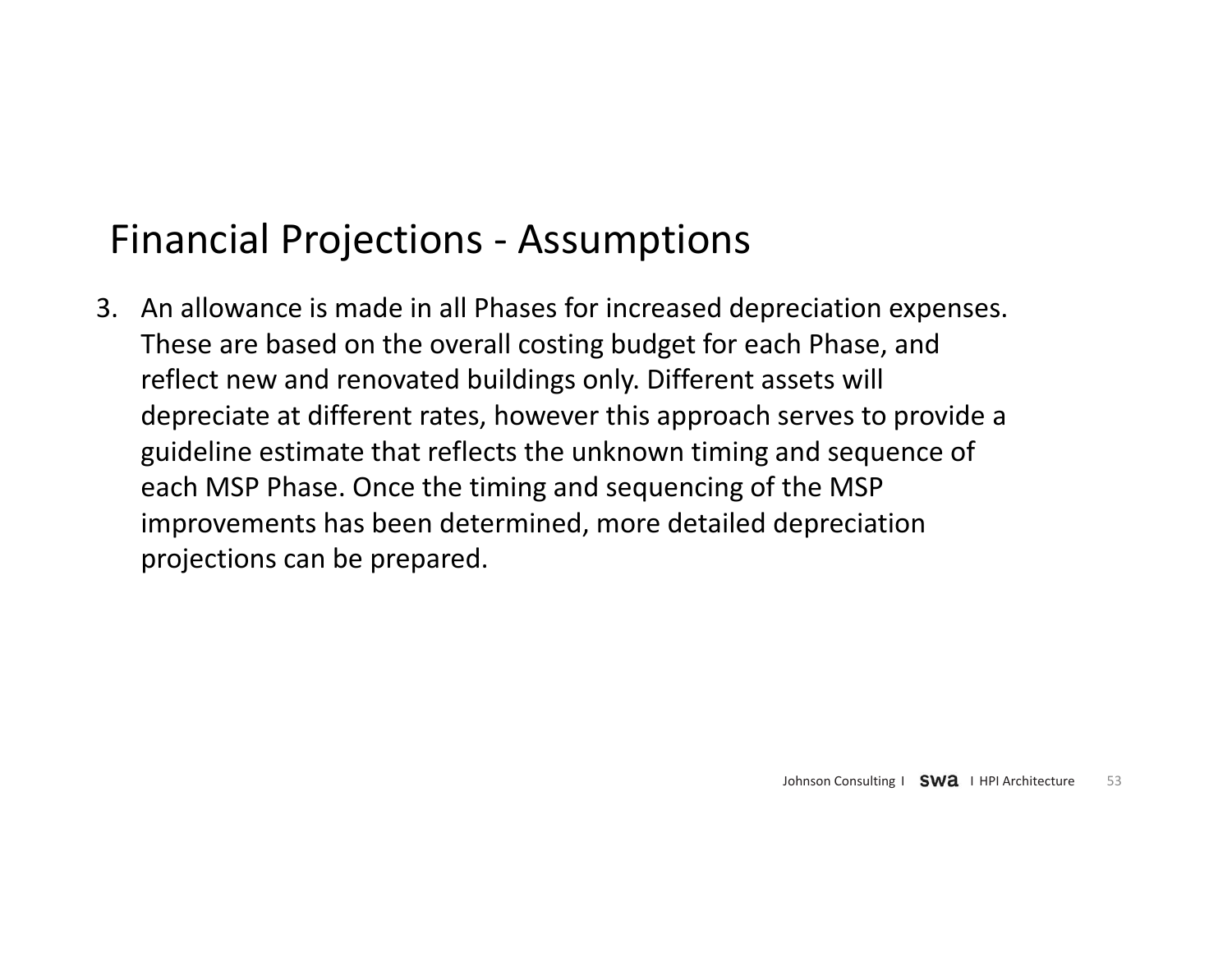## Financial Projections – By Phase

| OCFEC Current and Projected Revenue and Expenses Statement - Affected Line Items Only* |                |               |                         |                           |                             |              |                           |                |                                                                                                                                                                                                                                         |
|----------------------------------------------------------------------------------------|----------------|---------------|-------------------------|---------------------------|-----------------------------|--------------|---------------------------|----------------|-----------------------------------------------------------------------------------------------------------------------------------------------------------------------------------------------------------------------------------------|
|                                                                                        | 2017<br>Actual | Phase 1       | Phase 2                 | Phase 3                   | Phase 4                     | Phase 5      | Phase 6                   | Phase 7        | <b>Notes</b>                                                                                                                                                                                                                            |
| <b>Program Elements</b>                                                                |                |               |                         |                           |                             |              |                           |                |                                                                                                                                                                                                                                         |
| New Construction/ Renovation (SF)<br>Demolition (SF)<br>Net Gain in Parking (Spaces)   |                | 15.000<br>525 | 32.950<br>22,300<br>634 | 1.900<br>36,900<br>$-100$ | 34,300<br>8.790<br>$\Omega$ | $\Omega$     | 3.000<br>21,300<br>$-100$ | 220.500<br>307 |                                                                                                                                                                                                                                         |
| <b>Revenues</b>                                                                        |                |               |                         |                           |                             |              |                           |                |                                                                                                                                                                                                                                         |
| Miscellaneous Revenue                                                                  | \$4,899,724    | \$4,978,474   | \$4.994.824             | \$4,899,724               | \$4,899,724                 | \$4,899,724  | \$4,899,724               | \$4,945,774    | Includes rental of additional parking spaces at \$10<br>for days during Fair                                                                                                                                                            |
| <b>Rental of Facilities</b>                                                            | 3,439,026      | 3,439,026     | 3,439,026               | 3,307,026                 | 4,306,082                   | 3,439,026    | 3,439,026                 | 3,439,026      | In Phase 4 assumes 16 incremental Amphitheater<br>events per year at \$54,191 average profit                                                                                                                                            |
| <b>Total Revenue</b>                                                                   | \$43,672,004   | \$46,297,328  | \$46,313,678            | \$46,086,578              | \$47,085,634                | \$46,218,578 | \$46,218,578              | \$46,264,628   |                                                                                                                                                                                                                                         |
| <b>Expenses</b>                                                                        |                |               |                         |                           |                             |              |                           |                |                                                                                                                                                                                                                                         |
| Payroll and Related Expense                                                            | \$14.898.921   | \$14.898.921  | \$14,898,921            | \$14.898.921              | \$14,898,921                | \$14,898,921 | \$14,898,921              | \$14,978,921   | In Phase 7 assumes 2 additional staff                                                                                                                                                                                                   |
| Facility and Related Expense                                                           | 4,130,716      | 4,163,116     | 4,130,716               | 4,055,116                 | 4,130,716                   | 4,130,716    | 3,970,756                 | 4,622,346      | Assumes \$2.16 per SF in incremental space**;<br>Savings from demolition; in Phase 6 \$0.20 pkw h<br>saving from solar energy; in Phase 7 Assumes<br>increase utilities at parking garage, plus \$50<br>maintance reserve per space**** |
| <b>Depreciation Expense</b>                                                            | 3,279,919      | 3,469,534     | 3,465,418               | 3,308,797                 | 3,541,052                   | 3,279,919    | 3,311,073                 | 3.778.527      | Assumes depreciation rate of 2.6% per annum***                                                                                                                                                                                          |
| <b>Total Expense</b>                                                                   | \$38,226,790   | \$39,744,713  | \$39,708,197            | \$39,475,976              | \$39,783,831                | \$39,522,698 | \$39,393,892              | \$40,592,936   |                                                                                                                                                                                                                                         |

*\* Non-inflated dollars*

*\*\* Source: Building Owners and Managers Association International (BOMA)*

*\*\*\* Source: IRS - useful life of non-residential buildings is 39 years; Depreciation calculated at value x 2.6%*

*\*\*\*\* Source: Carl Walker Inc, national parking consultant and research publisher*

Source: OCFEC, Johnson Consulting, HPI, SWA